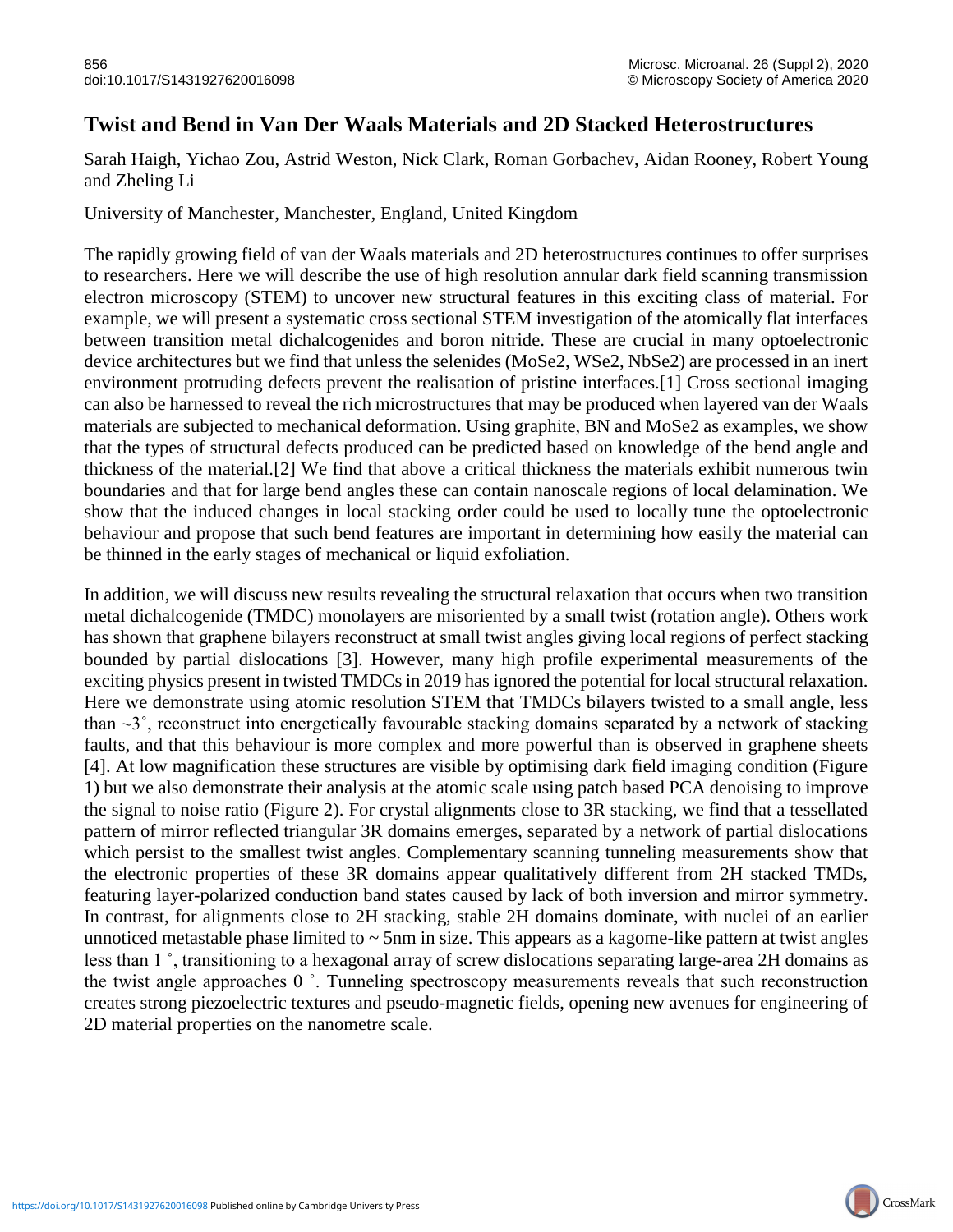

Figure 1. Low magnification ADF STEM images comparing lattice domain formation in homo- and hetero-bilayers of MoS2 and WS2 with parallel stacking alignments (close to 3R) or anti-parallel alignment (close to 2H). Reproduced from reference [4].



**Figure 2.** Illustration of patch based principle component analysis (PCA) filtering process using the FastICA algorithm. a) shows the raw image which was processed into figure 2d in the main text. The lower panel shows a magnified region of the upper panel. b 8 example image patches (65 x 65 px) extracted